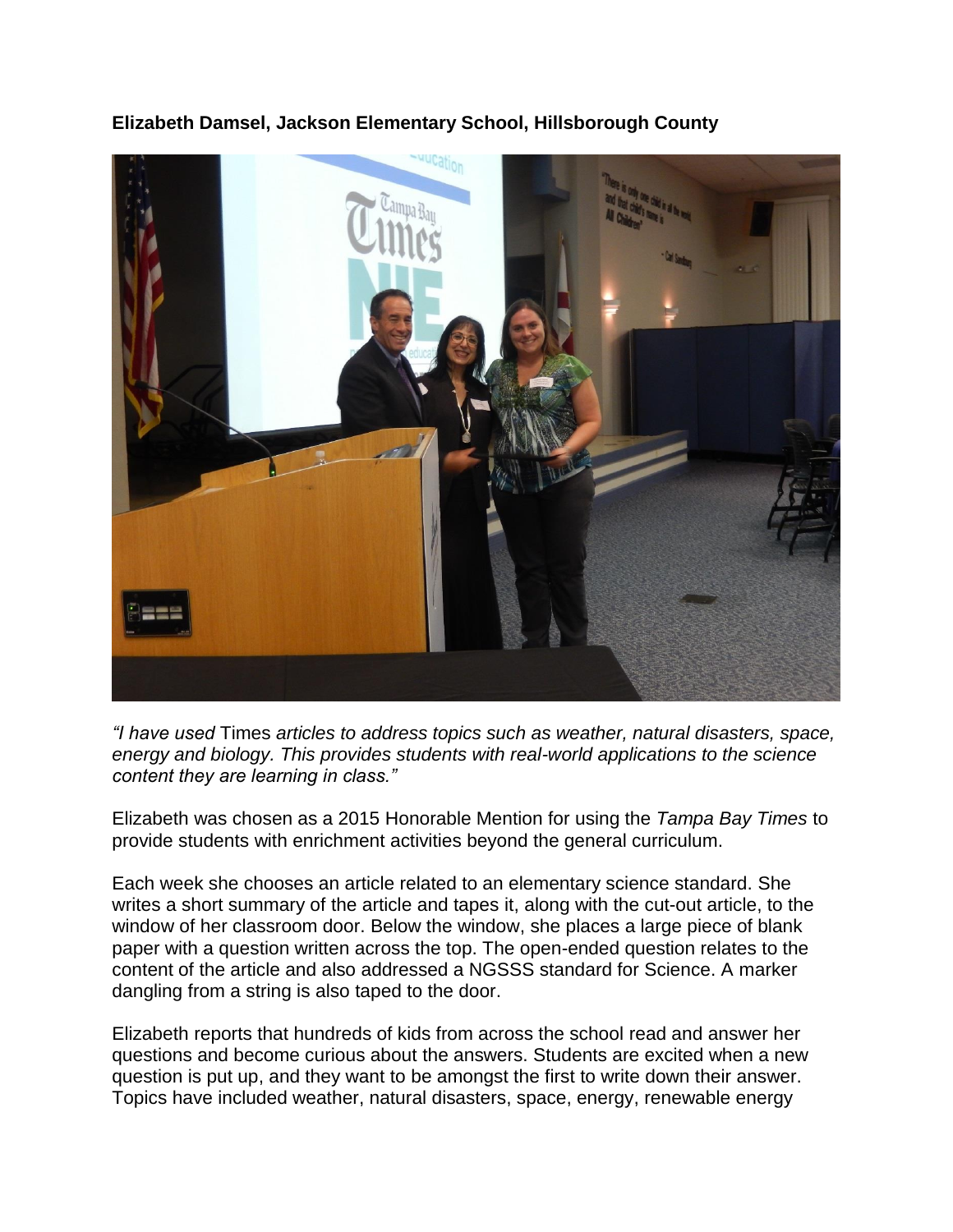resources and animal communication. Students as young as ELLP could think of an answer to many of the questions and, with their teacher's help, write their response on the paper.

This activity keeps the students up-to-date with scientific happenings in the world, motivates them to learn more about current events and provides them with real-world applications to the science content they are learning in school.